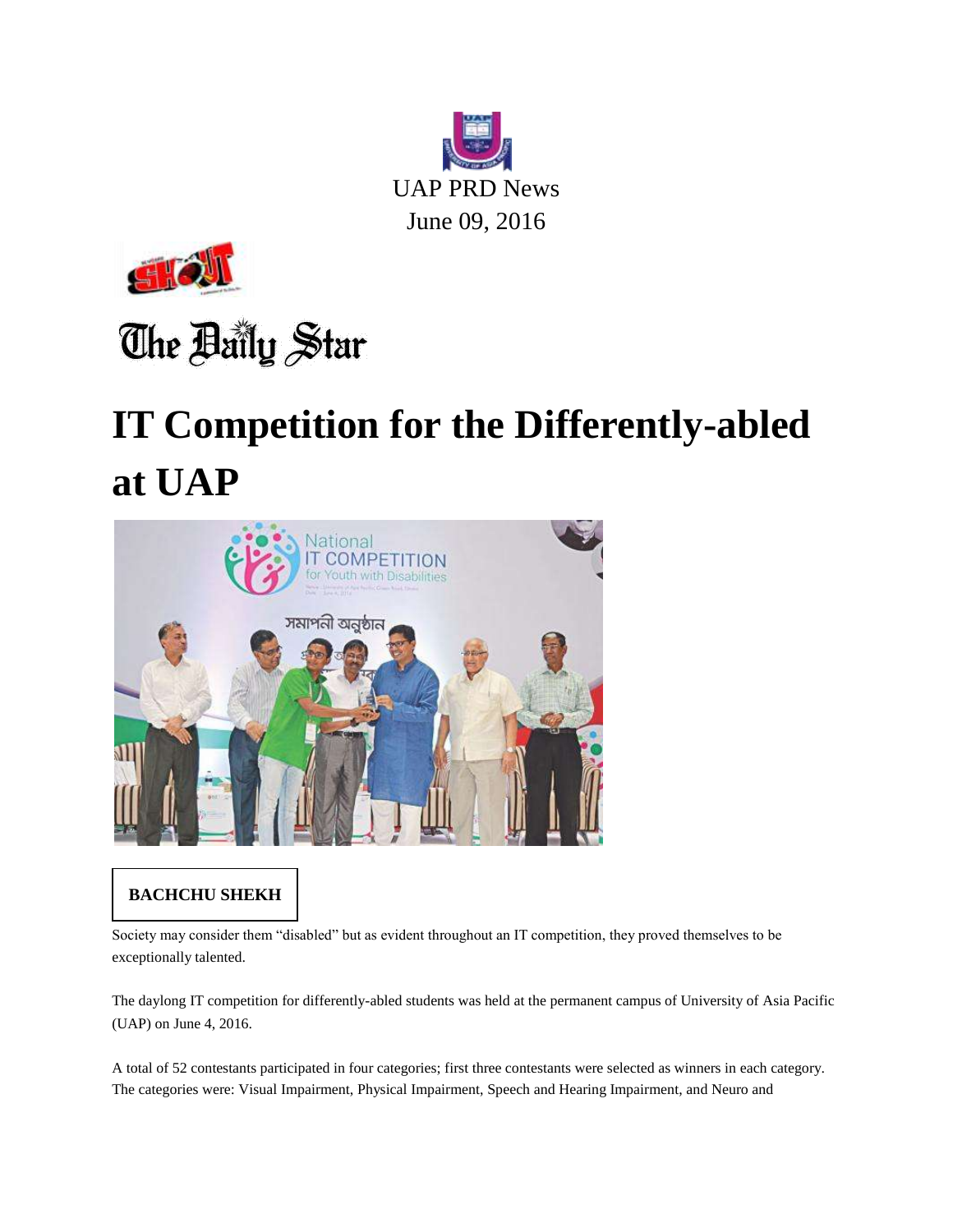Development Disabilities (Autistic or Autism). All contestants participating in the competition worked on Microsoft Word, Excel, PowerPoint and Internet. The winners received Tk 40,000 (1st), Tk 30,000 (2nd) and Tk 20,000 (3rd) respectively. Certificates and crests were given out to the winners as well.

The first four winners are: Saiful Islam (in Visual Impairment), Kazi Nusrat Synthia (in Physical Impairment), Md. Arman Kamal (in Speech and Hearing Impairment) and Rafid Ahsan (in Neuro and Development Disabilities).

Dr. Khan Md. Anwarus Salam, Assistant Professor, CSE, UAP was one of the judges of the content. He said, "The contestants' capabilities are really praiseworthy."

Bangladesh Computer Council (BCC), Center for Services and Information on Disability, and UAP jointly organised the competition.

Saiful Islam, winner in the Visual Impairment category, appeared for Higher Secondary School Certificate this year from Dhaka College. Since childhood, he has been keen on working on computers. His father bought a computer as he discovered his son's interest in it.

Kazi Nusrat Synthia, winner in the Physical Impairment category, is a student of Monipur High School.

The participants of Neuro and Development Disabilities (Autistic or Autism) were comparatively talented, according to judges. Rafid Ahsan stood first in this group.

Arman Kamal, from Chittagong, won the top position in the Speech and Hearing Impairment category. He likes to work on computers at a stretch.

The winners will get the opportunity to attend the World IT Competition in China this year. The government would coordinate the team for the upcoming gala event.